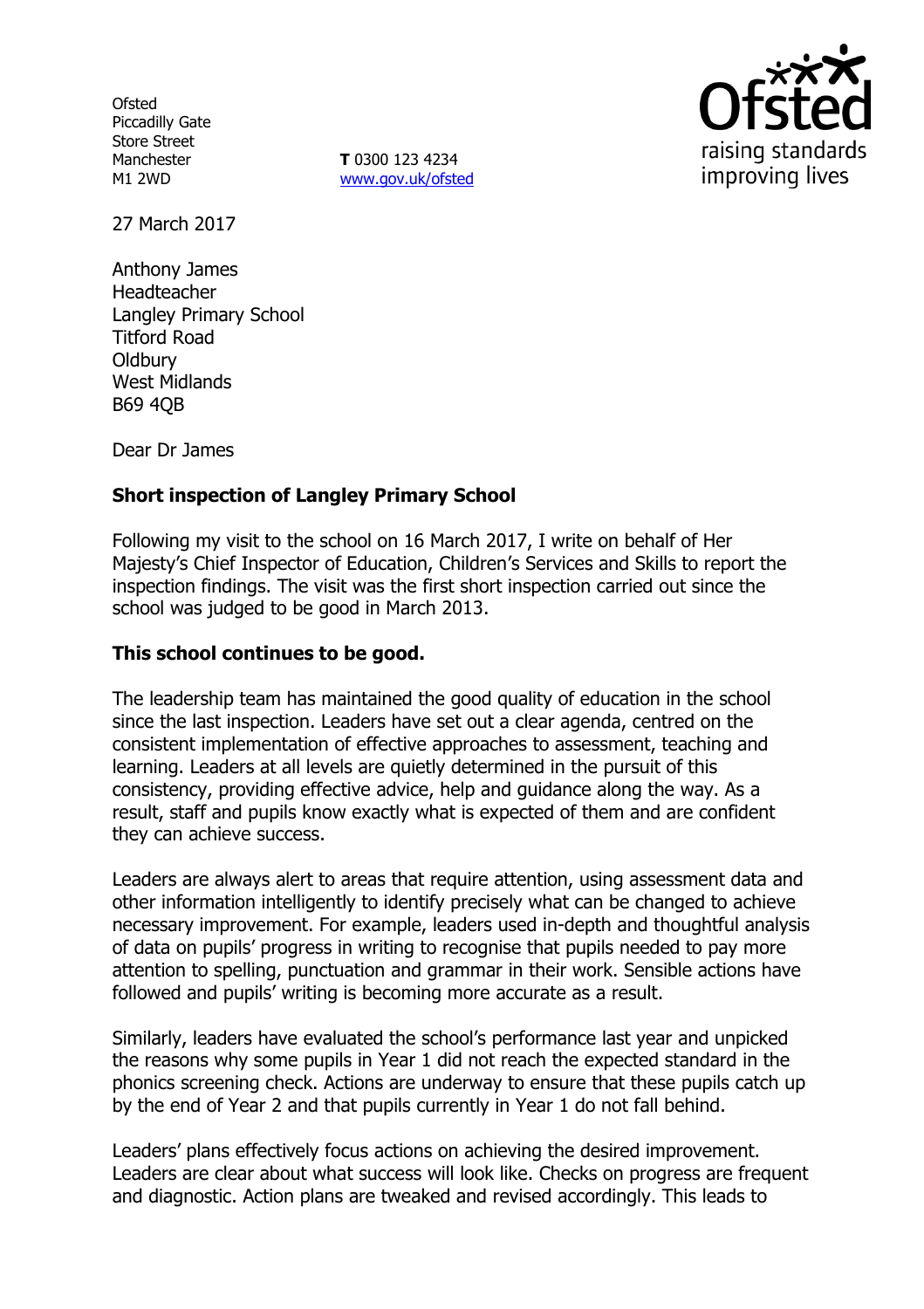

swift improvement. Leaders check, and re-check, that improvements are having sustained impact on outcomes for pupils. This focus on evaluation and review is shared by leaders at all levels. It is a key factor in maintaining high standards. This is why the quality of education has continued to be good and is improving further.

Using this robust approach to school improvement, leaders have successfully tackled the areas for improvement from the previous inspection. Governors have supported the headteacher in creating a strong team, enabling him to pursue the school's aim to do the best it can for its pupils. For example, governors' wellcalculated decisions over staffing have substantially increased leadership capacity at all levels and have secured improvements to the quality of teaching where this has been necessary.

Leaders are ambitious and forward-looking. An example of this lies in the well-led initiative to renew the focus on teaching personal, social, health and citizenship education. As a result, pupils' personal development is strongly promoted. This is supported by a dynamic, broad curriculum and broad range of valuable visits and enrichment activities. These equip pupils with necessary skills and experiences to help them meet the opportunities and responsibilities of adult life.

Pupils love coming to school. They behave well at all times. Pupils learn to walk around the school sensibly, work hard in lessons and develop sophisticated social skills. For example, a group of Year 5 pupils were observed engaging in a wellstructured debate about the pros and cons of living in England or Italy. One pupil took the lead. She managed the group expertly, giving each pupil a fair chance to express their opinions. The others in the group listened respectfully to opposing views and put forward their own arguments succinctly and in a convincing manner.

# **Safeguarding is effective.**

The leadership team has ensured that all safeguarding arrangements are fit for purpose and records are detailed and of high quality. A culture of safeguarding is tangible through the caring atmosphere that permeates the school. Staff and pupils show respect and genuine interest in one another's well-being. No concern is considered too small to follow up. Procedures for recording and managing issues are detailed and thorough. The designated leads for safeguarding are tenacious in pursuing help and support when pupils are seen to potentially be at risk. Parents and carers are full of praise for the support given to them and their children. The school works closely with three other schools to extend its safeguarding role into the community. The schools have established an organisation called 'Single Point' which provides information, help and support to families across the local area.

### **Inspection findings**

■ When children join the school in the Nursery or Reception classes, many struggle to communicate with adults or to manage their personal, social and hygiene needs. Very few children enter school with the skills they need for successful learning. Leaders have ensured that the early years provision helps children to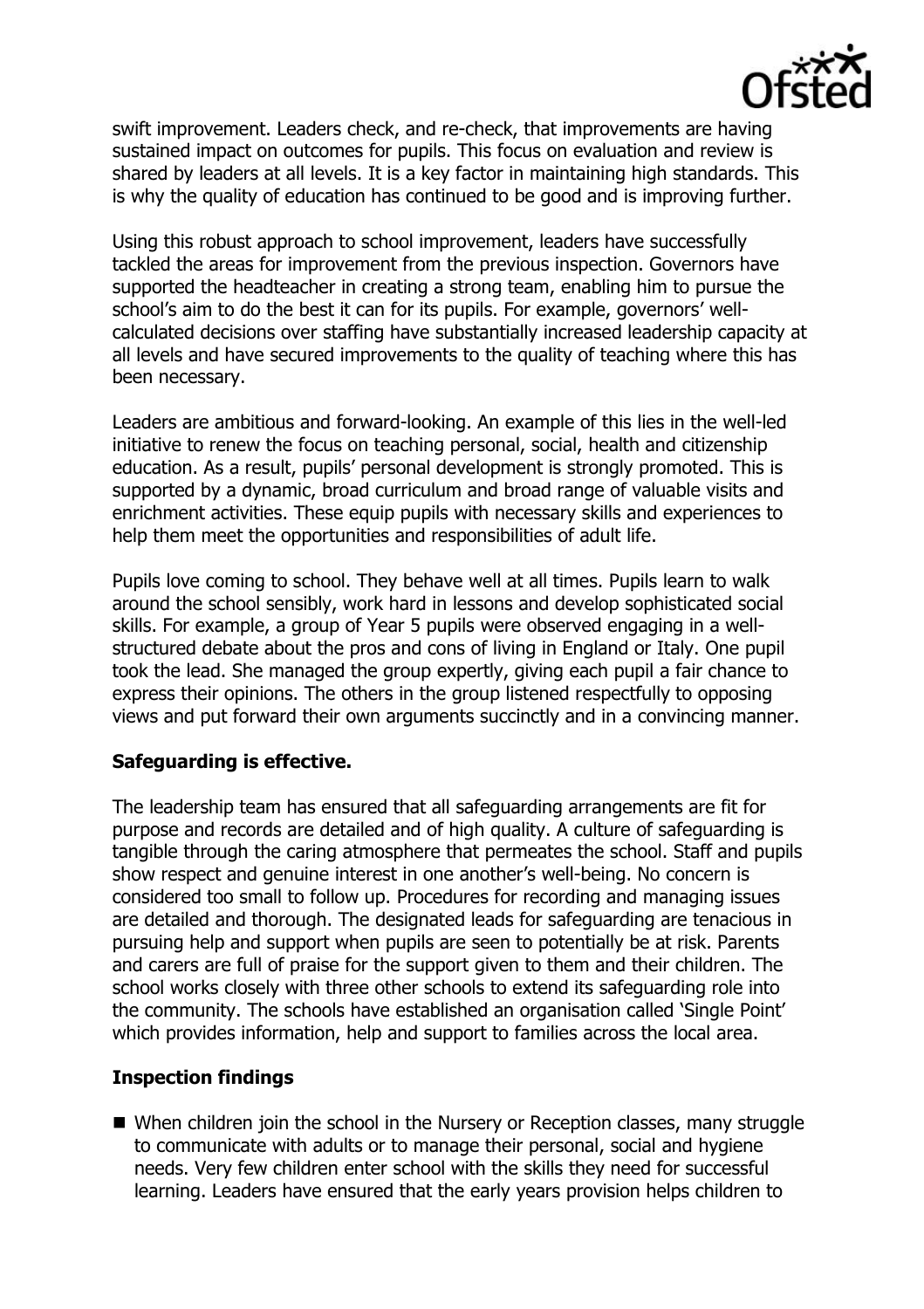

overcome their difficulties quickly. As a result, children settle in to school life and begin to catch up to where they need to be before they start Year 1.

- Last year, some pupils did not reach the standard of phonics understanding expected at the end of Year 1. Leaders carried out a root-and-branch review of the phonics programme, making substantial changes as a result. This has led to much more effective use of time in phonics sessions. Pupils are learning letter sounds more quickly and are using their growing skills to have a go at writing from an earlier age. Pupils in the Nursery and Reception classes were observed using their phonic knowledge to spell simple words during the inspection.
- By the end of Year 2, many pupils are able to read, write and complete mathematical calculations at the standard expected for their age. Leaders aim to increase the proportion who reach and exceed these standards. Among other actions, this is being tackled through the efforts to improve phonics outcomes.
- $\blacksquare$  The pattern of good progress continues through key stage 2, so that, by the end of Year 6, most pupils have caught up to where they need to be in readiness for the transition to secondary school. Nevertheless, leaders have identified that the proportion of pupils who go on to achieve higher scores could be greater. This is a key focus for school development this year.
- Pupils' attendance is monitored rigorously and followed up tenaciously. Every effort is made to support parents in getting their children to school regularly and on time. For most, this has worked well. A small number of families still struggle to bring their children often enough. The school is aware that a few choose not to bring their children to school regularly, as opposed to those who genuinely find it difficult to do so. Where necessary, referrals are made to the local authority and prosecution is pursued. As a result of the widespread and effective action taken, attendance has improved over the last five years. The just-belowaverage figure does not reflect the substantial effort made in this respect and the success achieved.

### **Next steps for the school**

Leaders and those responsible for governance should ensure that:

- $\blacksquare$  the proportion of pupils who achieve the expected standard in the phonics screening check by the end of Year 1 continues to improve at least in line with leaders' current projections
- $\blacksquare$  the proportion of pupils who attain higher than expected standards in reading, writing and mathematics at the end of key stages 1 and 2 continues to increase.

I am copying this letter to the chair of the governing body, the regional schools commissioner and the director of children's services for Sandwell. This letter will be published on the Ofsted website.

Yours sincerely

Sandra Hayes **Her Majesty's Inspector**